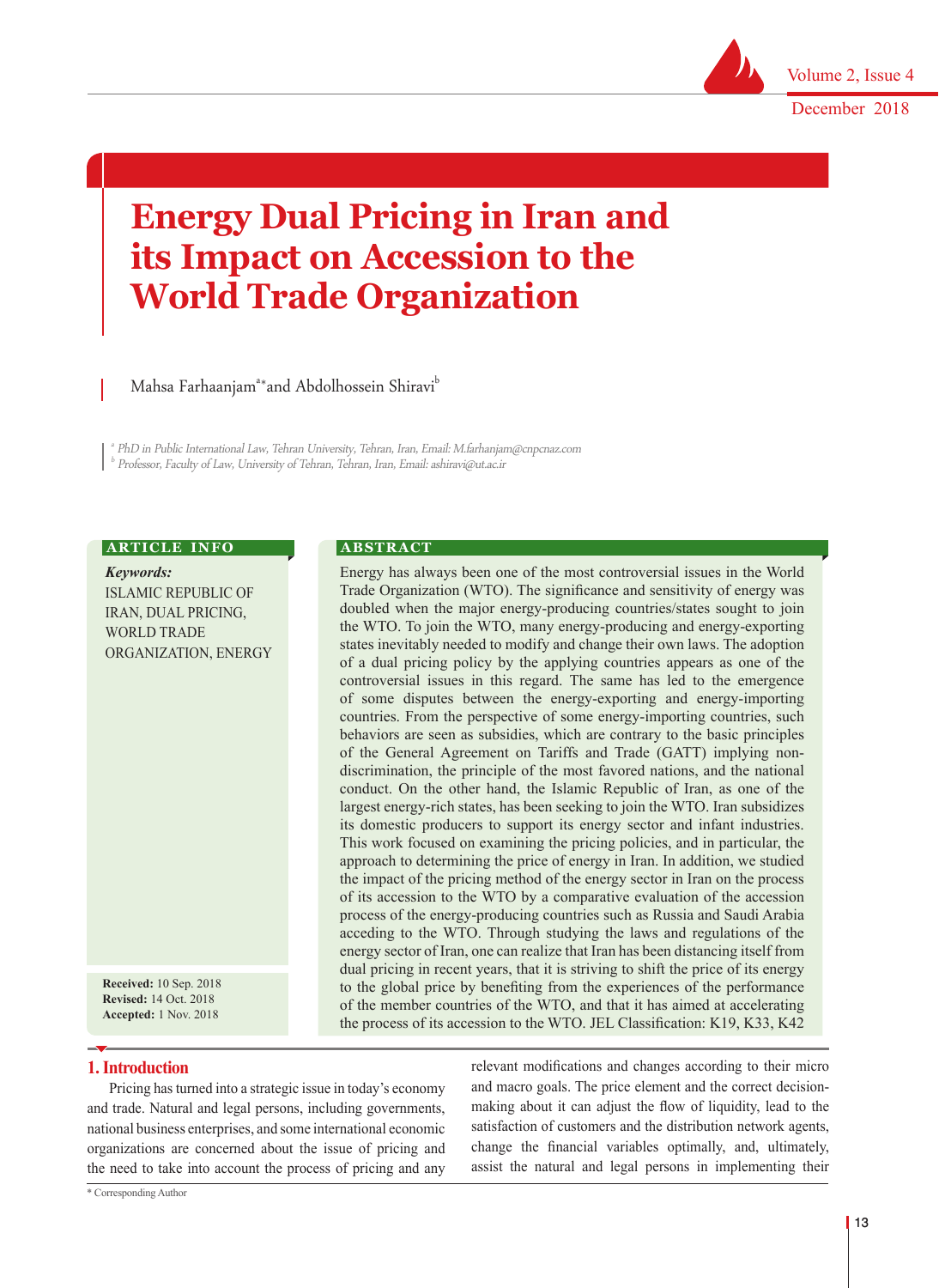international financial obligations more efficiently.

The problem of dual pricing is one of the issues which has led to many controversies in the global markets in recent years. It should be noted that some countries arbitrarily reduce the prices of products and services in their own domestic markets with the aim of increasing the competitiveness of domestic producers, promoting the level of development, and gaining more share in the global markets. Hence, they somehow disturb the process of free trade and healthy and fairly competition by intervening in the pricing process.

Most controversies and disputes on dual-pricing policies arise from the trade of energy and raw materials. Most energyimporting countries believe that the policies adopted by the energy-rich and exporter countries on how to determine the price of energy in general, and on resorting to dual pricing in particular, damage their interests and disrupt the order of the free trade. Thus, the countries in the first group sought to resolve the barriers caused by dual pricing policies through international institutions such as the WTO.

In fact, none of the major energy exporting countries was among the main and initial states which signed the General Agreement on Tariffs and Trade (GATT) (Marhold, 2013:2). Due to the same reason, the energy related topics were not specifically discussed at the time of drafting GATT (Marceau, 2012:385). However, since the beginning of business systems, energy has been covered more or less in multilateral trade agreements. The Havana Charter, as one of the first international commercial documents, has extensively set and concluded agreements on international merchandise trade such as agreements on the control of the production rules, on the quantitative control of export and import of primary commodities, and on setting the prices. In addition, the Havana Charter has always emphasized the role of natural resources in the economic development of societies (Leal-Arcas & Abu Gosh 2014:120). Nonetheless, it should be noted that the mentioned rules have never reflected in the General Agreement on Tariffs and Trade (GAAT).

During the multilateral trade talks in Tokyo and Uruguay rounds the energy-importing countries tried to determine some energy export limiting procedures (Selivanova, 2007:6) Unfortunately, no agreement was concluded on the energy policies among the members. The WTO agreements did not also provide any specific rules for the energy trade (Selivanova, 2010:1). Thus, the overall and general rules on international merchandise trade are still implemented and applied to the energy trade despite of the failed efforts of governments in the last two decades to negotiate for resolving ambiguities in energy issues. However, the debatable point is that the mentioned general rules do not include many of the problems the energy trade faces such as the dual pricing problem.

The issues on energy trade were heavily debated in the

WTO simultaneously with the accession of the major energy producing countries to the WTO. Many issues in relation to energy were raised in the negotiations over the largest energy exporting countries such as Saudi Arabia, Russia, Azerbaijan, Kazakhstan, Algeria, etc. joining the WTO (Leal-Arcas & Abu Gosh 2014:130). As estimated, the share of the energy products of these countries in the global trade is about 50% (Farhaan, 2018:18). Most of the energy-rich countries were requested by other members to change and reform their energy sector policies and laws at the time of accession. Some applicants for joining the WTO modified and changed their laws. A group of other applicants also believed that the request of the member states suggesting the modification and amendment of their laws is beyond the standards of the WTO Statute. In other words, these governments insisted that the request from the member states contained some kind of extra-contractual obligations, so they emphasized their position. Mexico, Saudi Arabia, and Russia were among the countries who opposed the reform of their laws at the time of accession to the WTO (Farhaan, 2018:19). According to some members of the WTO, such as the United States, the above mentioned countries used the dual pricing and preferential pricing for natural resources in their own domestic markets to boost their business power and excel their position against other countries deprived of natural resources (Ibid).

Another point to be noted is that, on the one hand, the energy sources are not distributed uniformly throughout the world (FAO, 2000:1); on the other hand, energy is considered to be an essential element in the national economy of all countries )Farhaan, 2018:198). Therefore, the energy policies of the energy-rich countries also affect the importing countries. At present, the high oil prices have caused the network of energy importing countries to fear the unbalanced supply of energy, which is a crucial and vital element in the economic growth. In contrast, the exporting countries see their interests in keeping the energy prices high. These countries prefer to meet the interests of their domestic industries, so they determine the prices of forms of energy much lower than the global level for domestic uses. Such factors could also act as other causes of the dual pricing of energy (Ibid).

These different viewpoints have led the energy importing countries to follow their differences and disagreements through the WTO. In fact, these countries ask the WTO to oblige the energy-rich countries to comply with the rules of healthy competition and eliminate the discriminatory policies based on its fundamental principles such as the principle of the most favored nation, the principle of national conduct, and the principle of free trade.

The Islamic Republic of Iran is also seen as one of the largest energy-rich countries with a great importance in the energy market (EIA, 2018:1). Iran has been waiting for over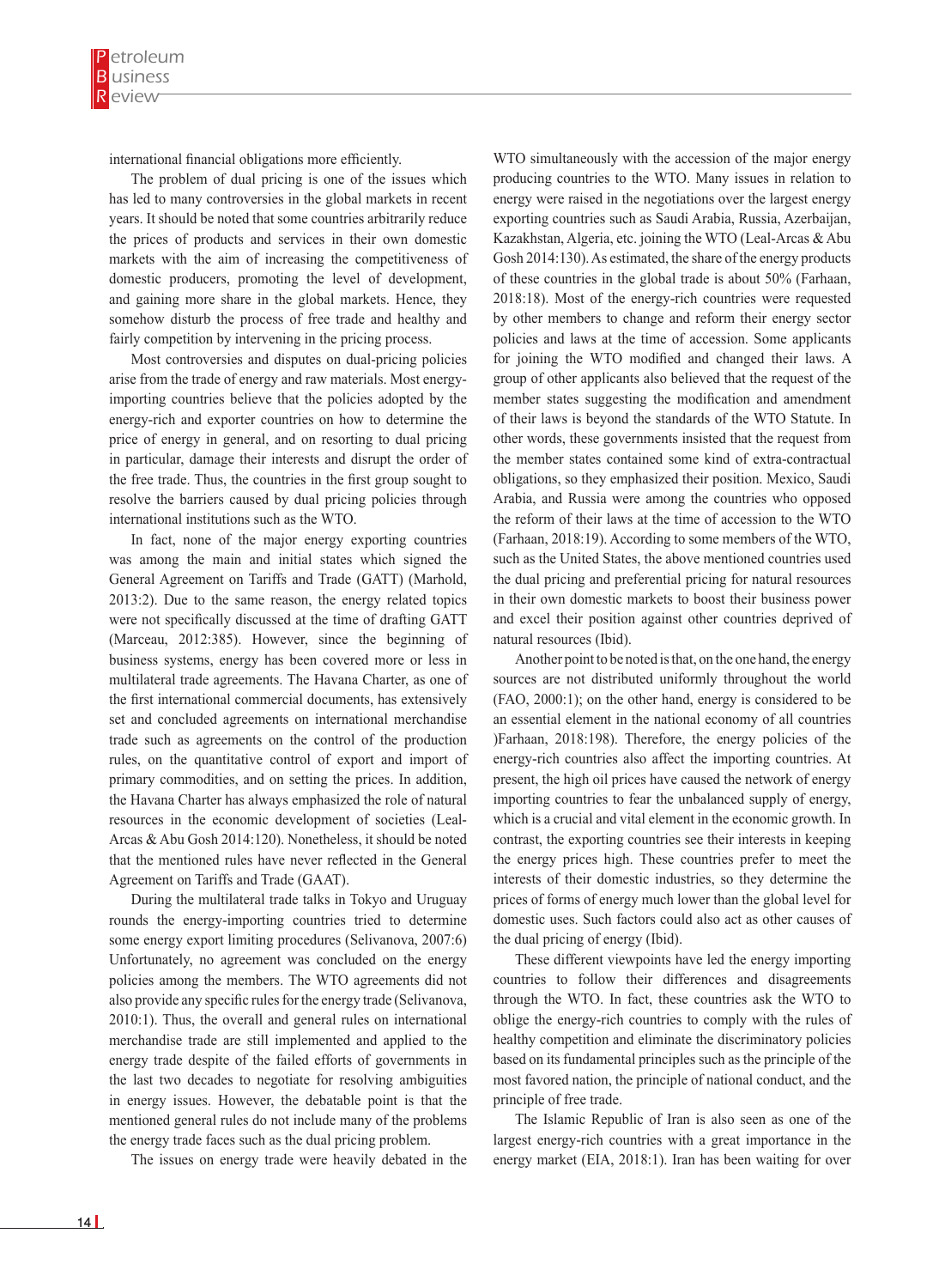twenty years to join the WTO (WTO, 2019). Since Iran also uses a dual pricing policy in some parts of its energy pricing, we wonder how much it will be obliged to modify the rules and regulations of its energy trade upon joining the WTO.

This research sought to answer the following questions: How legitimate are the arguments of the exporting countries in the WTO regarding the contradiction of dual pricing policy with the principles and regulations of the World Trade Organization?

 Have been the reform of the energy sector laws of countries such as Russia and Saudi Arabia to join the WTO based on the statutory requirements of the World Trade Organization?

 if Iran joins the WTO, will it also be obliged to modify its domestic laws?

To this end, in the first section, we reviewed the pricing, pricing strategies, and their importance in national and international markets. In the second section, we examined the dual pricing from the perspective of the WTO and discussed the agreements of this organization. In the third part, we scrutinized the dual pricing in the field of energy and its trade. Also, given the state of Iran's accession to the WTO on the one hand, and its strategic position in the global energy market, on the other hand, we described the energy pricing policies in Iran and the impact of such behaviors on it's the membership process of accession to the WTO in detail.

#### **2. Section I: Pricing in Iran**

As mentioned above, price is regarded as one of the main factors in creating incentives for economic activities, and the pricing or prices control policies appear to be among the interesting and challenging topics and issues in the economies of developing and developed countries.

Pricing goods and services in Iran, always, and especially after the end of the imposed war and the development of fiveyear economic, social, and cultural development plans, has been a controversial and challenging issue. The situation of Iran, as a developing country damaged by several events such as the revolution, the war, and the sanctions, requires that the government partly interferes in the financial and economic system and the pricing of goods and services, at least in the necessary and required sectors. In this section, we examined the pricing process in Iran, in general, and the approach to the pricing of energy, in particular.

#### **2.1. Pricing mechanism**

The pricing of goods and services by the Organization for Consumers and Producers Protection dates back to 1981. The general assembly of this organization, according to a statute approved by the Revolutionary Council, is the supreme official pricing reference. The representatives of the general assembly work under the title of the Prices Determination and Stabilization Board, which is one of the pillars of the Organization for Consumers and Producers Protection.

In 1981, a list of items subject to pricing was approved by the general assembly of the organization, and the final approval of the prices of essential and necessary commodities was added to the responsibility scope of the Economic Council; however, the approval of the prices of the items not considered essential by the general public was assigned to the Prices Determination and Stabilization Board (Saghafi, 1998:22). During the imposed war, due to the expectation of people from the government and the problems existed in the country, many items of goods and services were included in the pricing process, which continued until 1989. Since 1989, with the beginning of the first economic program, the number of items subject to pricing was gradually diminished, and the gradual elimination process of the pricing of these items started (Saghafi, 1998:22). Hence, by 1994, the number of pricing items was few; nevertheless, with rising inflation in the Iranian market, the government decided to again use pricing mechanism for the essential items. In fact, in a situation where the economy is severely inflated, the government has no choice other than determining the prices of commodities such as bread, local currency, and gold so as to prevent the economy from being trapped in the shocks and severe fluctuations, which ultimately lead to an economic collapse (Dini, 1998:38).

The Iranian government, according to its conditions, inevitably has to distance itself from using the method of determining the price of goods and services based on the natural system of supply and demand and needs to intervene in the pricing process by two direct and indirect methods.

In the first method, the government either determines the price of the goods, defines the prices based on the costs of the production factors, and dictates to the firms to sell the goods at the pre-determined prices, or, in conjunction with the manufacturers and producers, does the pricing, which is known as the guaranteed purchase.

Through guaranteed purchase, the government helps the producers increase their profit margins, and usually the price determined by the government is higher than the price that the manufacturers can sell their product in free terms. In this case, the sellers do not have to sell merely to the government and can sell their goods to any buyers. For example, the use of this method is common in the case of agricultural products. It should be noted that in order to protect the agricultural producers who sell their products to the government at a guaranteed price and to prevent their losses due to the late payment of the purchased products, the amendment to Note (3) of the Law on the Guaranteed Purchase of Agricultural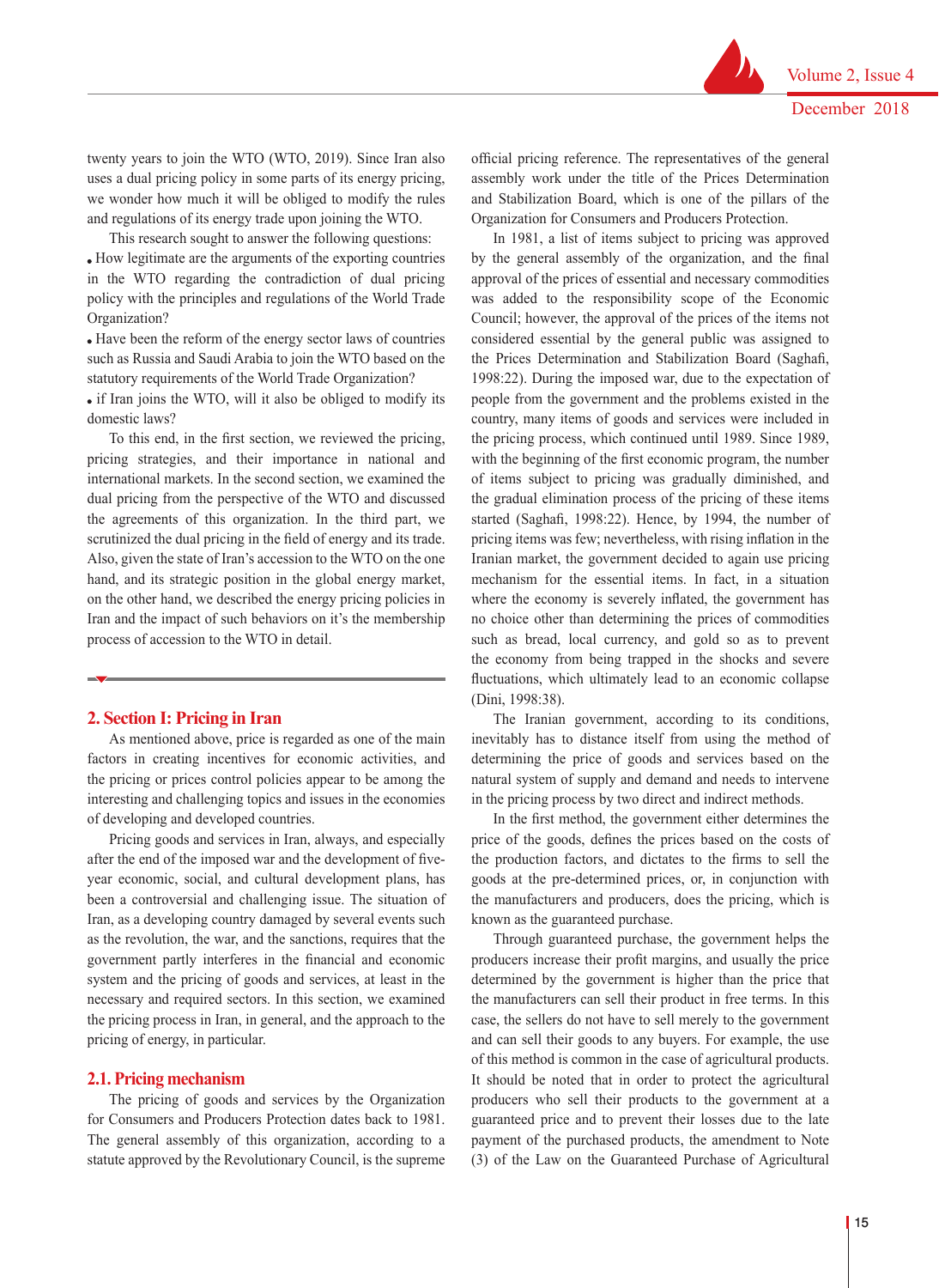Products and the addition of two other notes to it were approved and communicated in September 2004.

In Note (1) of the single Article of the Iranian Act of Guaranteed Purchase of Basic Agricultural Products, the Ministry of Agriculture is obliged to determine the guaranteed purchase prices of the basic and essential products by observing the actual production costs in a conventional utilization unit through maintaining the relationship of trade within and outside the agricultural sector every year and propose to the government. Meanwhile, in the same Article, the government is required to declare the minimum guaranteed purchase price and to make purchases through the relevant units (The Iranian Act of Guaranteed Purchase of Basic Agricultural Products, 1989).

In the indirect method, the government inspects the prices through monetary, financial, and income policies (Dini, 1998:39). This method is more appropriate than the first one. The monetary and financial policies related to the budget debate can change the economic structure of a country optimally so that the supply of the goods the government seeks to reduce the prices of which will increase in the long term and vice versa. In this case, the prices of goods will decrease as the supply increases, and the need for subsidies will be eliminated. Further, by reducing the supply and the rise in prices, the goods to which, in the perspective of the government, lower resources should be allocated will be produced to a lesser extent (Dini, 1998:39).

Although the government's policies in recent years, which follow a pattern to transfer the pricing of goods to the market, have aimed at further flourishing the economic system, the economic structure of Iran is such as to make it difficult to achieve such a goal and to allow the market forces to move in this direction easily. For example, in the agricultural sector, in addition to the failure of pricing policies, we also face the contradictions between the monetary and fiscal policies of the state.

Regarding the insufficiency of pricing policies, we must admit that, in the inflationary conditions of Iran's market, when only some of the goods are included in the pricing process and the rest of the goods can adjust their prices in accordance with the inflation rate, the goods in the first class, which are generally in the category of the basic goods, will tolerate pressure by different aspects of supply and demand. From the aspect of supply, as the production of excluded products is more profitable, producers tend to stop the production of the included products or not to sell it to the government as much as possible. Therefore, the tendency towards production will be weakened. In terms of demand, since the prices of the covered products are relatively stable and their consumption is less expensive for people, the consumers facing rising prices will be more likely to consume the covered goods so as to

reduce their costs (Mehrabanian, 2009:27).

Regarding the contradiction between the pricing policy of the state and other monetary and financial policies of the country, it should be mentioned that the government has always increased the amount of money in circulation in recent years and in conditions of the absence of or low demand for domestic production. In this context, on the one hand, the government has increased the demand rate with its monetary policy; on the other hand, it has tried to prevent the rise in the price of some commodities, which is rooted in the pressure of the same created demand (Mehrabanian, ibid).

Therefore, in order to boost the economic growth, increase the employment, and control the level of prices, Iran's government needs to establish a balance between pricing policies and some macro-policies such as monetary policies, trade policies, and anti-inflationary methods. The government should also pay attention to the nature of different products and markets in the process of pricing and should predict and consider the guarantee of effective implementation of pricing policies.

#### **2.2. Energy pricing**

The energy pricing trend in the price index of the factors in the production of the Iranian economy is not aligned with many industrial countries and even the energy exporter states. Exercising governmental supporting prices in the energy market has led the energy to replace other primary production inputs, namely labor and capital. Applying supportive prices by subsidizing the energy sector has been done with the aim of boosting economic growth, controlling the level of prices, strengthening the development, and creating jobs. However, we should check out whether the mentioned goals have been met by the policies adopted by Iran's government in the energy pricing or not. In this section, we studied the energy pricing policies and the impact of these policies on the realization of Iran's development goals.

Within one year of second world war's end, energy markets underwent various changes in the industrialized and developing countries. Due to benefiting from the modern technologies, the industrialized countries pursued the process of production relying on inexpensive forms of energy, while developing and even oil-rich countries focused on the user technologies due to having competitive work force and labor (Bastannejad and Nili, 2005:202).

After the oil shock in the 1970s, the countries with lowprice energy resources turned to the energy-consuming technologies, while the industrialized energy importing countries sought to utilize the capital-needed and energyreserving technologies. On the other hand, by increasing the opportunity-cost of energy resources in the global markets and the emergence of topics on environmental issues, energy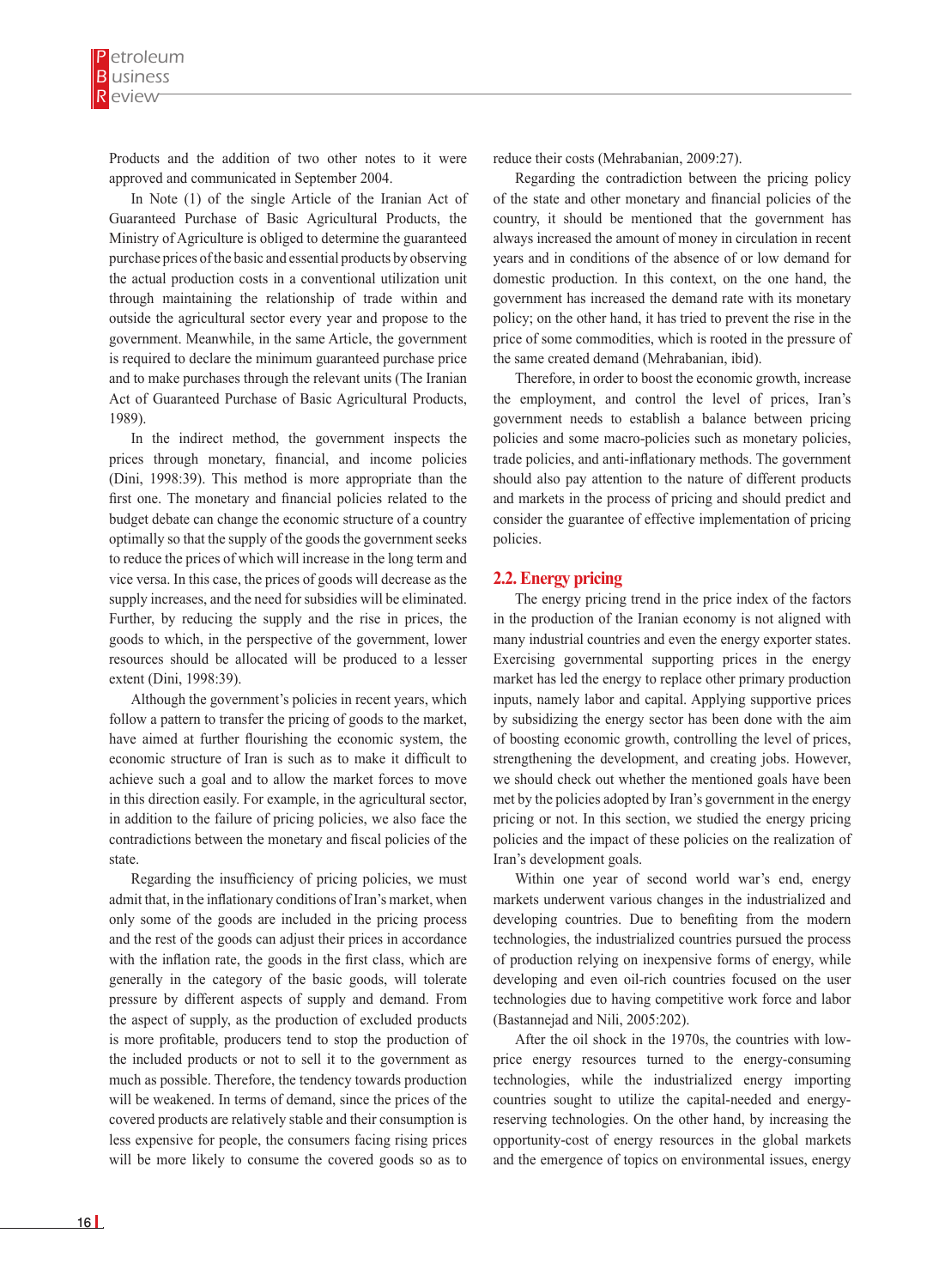consumption, and constraints on the fiscal and tariff policies of the states regarding the free trade, the necessity to moderate the relative prices of forms of energy became inevitable in the developing countries as well as energy exporters. Thus, many energy-exporting countries like Saudi Arabia, Nigeria, and the UAE revised the policy of inexpensive energy supply, and only a few countries such as Iran, Libya, and Algeria insisted on implementing their previous policy.

Over the past four decades, the process of support for prices has been intensifying in the energy sector in Iran's economy, and the government has boosted the process of generating competitive advantage and the growth of its intensity by increasing the provision of subsidies to the energy sector. In fact, in the Iranian economy, through imposing the price ceiling in the market of forms of energy, the government has continuously pursued the policy of creating the price advantage. For example, in the case of electricity, the Ministry of Energy has never been able to receive the real cost of electricity from consumers, and even the electricity tariffs are free for some subscribers (users) in accordance with the law. Thus, the electricity provided to customers is the most affordable type of electricity among 200 countries around the world. The price of electricity without taking into account the cost of fuel consumed at a power plant is about 1050 Iranian Rials per kilowatt hour, while the average selling price of electricity is 660 Iranian Rials. It is also worth noting that the price of electricity falls to 170 Iranian Rials in the warm regions of Iran and in the agricultural sector. Given the fact that the Ministry of Energy provides around 240 billion kilowatt hours of electricity for consumers over a year, a figure of about 100 trillion Iranian Rials per year is the difference between the finished price and the obliged sale price of electricity (www. eghtesadonline.com:2018).

The government has been subsidizing production inputs in general and the forms of energy in particular to pursue the goals of strengthening the flow of economic growth, increasing employment, controlling the general level of prices, and, ultimately, establishing social justice (Bastannejad and Nili, 2005:208). In this regard, the policymaker expects that the increased paid subsidies will improve the indices of employment rate, long-term economic growth, and the inflation rates. However, based on economic models in Iran, reducing the relative prices of forms of energy has had a reverse effect and led to an increase in the inflation rate and the intensity of energy consumption. In other words, energy subsidy inversely relates to economic growth, and the increase in the mentioned subsidy has limited the production gap and the GDP growth through fiscal deficits and inflation (Bastannejad and Nili, 2005:215).

Therefore, the Iranian government needs to change a majority of the major variables related to energy pricing so that the impact of subsidies paid to the energy sector can be evaluated separately to study and examine their positive and negative effects using the economic models.

It is also necessary to modify the energy prices. Usually, the energy-price adjustment policies have focused on general price modification and have proposed global rates. To be effective and efficient, such reforms must be accompanied by social considerations and consider the situation and benefits of the low-income groups.

On the other hand, it should be noted that although the low-price energy as well as the low-wage labor play a significant role in keeping the production costs low, and the manufactured products can compete in the global markets, what the economic policy-makers should consider is the real relative advantage but not the relative advantage created artificially with an unrealistic support of the industries since the great price difference between the domestic energy and energy in the neighboring countries leads to illegal trade and smuggling of energy (Mazraati, 2001:18).

The government should determine the price of energy with regard to the equilibrium exchange rate (free market) and prices in the international markets. In this case, the import and export of energy will be allowed, and the private sector can enter the energy market with confidence. At this stage, the government can also play the role of monitoring and guiding the energy sector through the imposition of taxes and tariffs, and thus eliminate the effects of global market price fluctuations on the national economy. Fortunately, the legislator has required the government to increase and adjust the prices of forms of energy relative to their prime costs by passing various laws such as the subsidy purposefulness law, the law of the fifth and sixth development plans, and the law of protecting the nation's industries. However, we should consider that, due to the fluctuations in oil prices, the government has always faced difficulties in paying for the difference in energy prices.

# **3. Section II: Energy Dual Pricing and Accession to the WTO**

Iran is one of the countries with the richest sources of energy and has always been seen as one of the largest exporters of oil and gas; hence, Iran has a special place in the international markets. However, Iran has not yet succeeded in joining the WTO to use the capacities of this organization for stabilizing and improving its position in the global energy market. One of the obstacles Iran faces to join the WTO is granting subsidies to the energy sector and the government's involvement in pricing and adopting energy dual pricing policies. Despite the fact that the use of dual pricing policy has not been explicitly opposed by the WTO, some energy-rich countries had to stop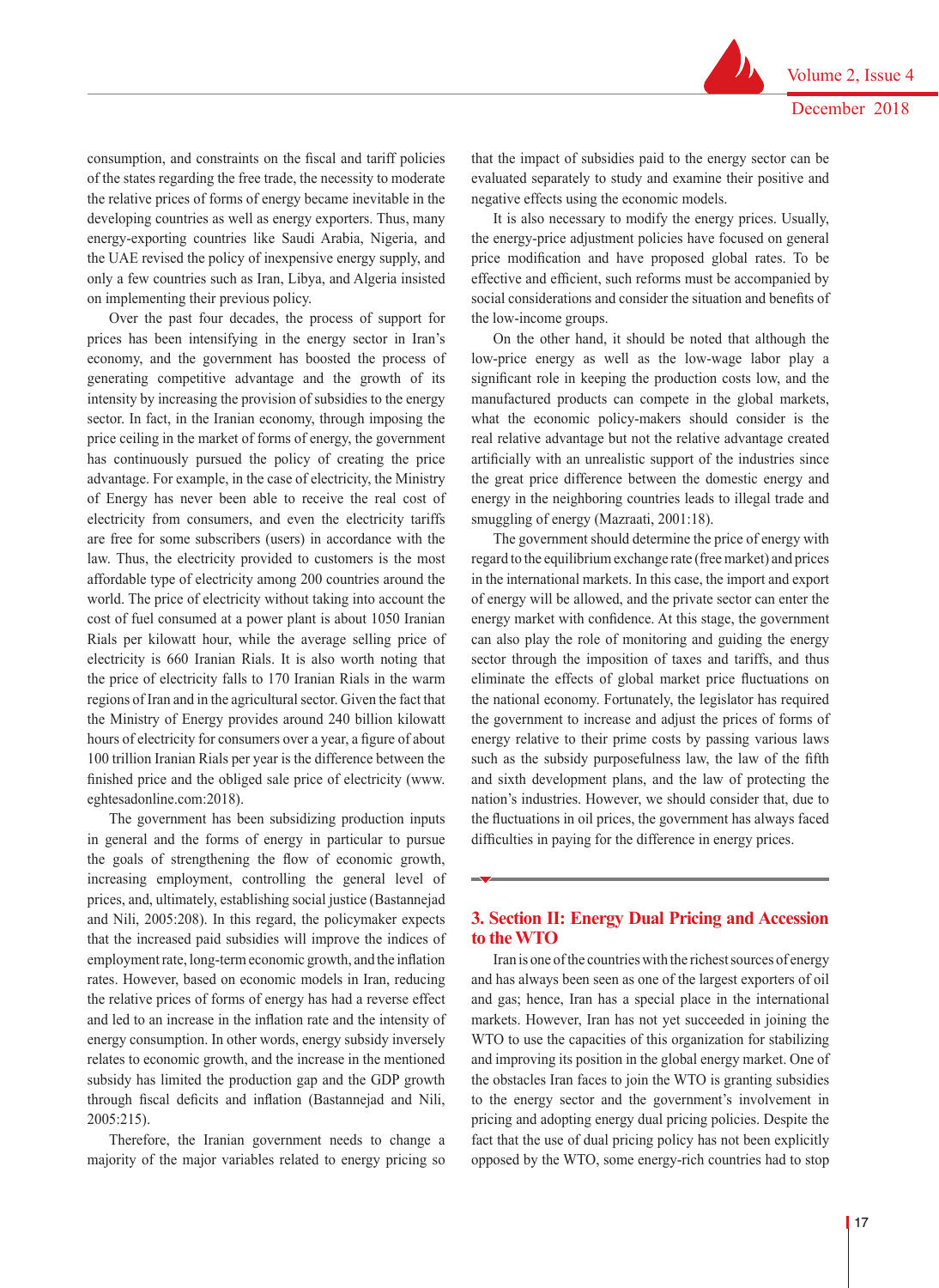this policy to be able to join this organization, yet we should wait to find out whether Iran continues to use this method to determine its energy price or not and to what extent this pricing method will appear to be an obstacle to joining the WTO.

In this section, we explored and studied the status of Iran's accession to the WTO, the energy dual pricing policy, and the challenges the energy sector encounters for accession to the WTO. In addition, we reviewed the laws and rules of energy pricing in Iran and the impact of its joining to the WTO through the study of the procedure for other energy-rich member states.

#### **3.1.The state of Iran's accession to the WTO**

Since the establishment of the WTO and its predecessor, GAAT, 164 countries have already joined this entity. We can realize the importance of the role of this organization by considering the fact that now more than 95% of the world's goods and services trade occurs within the framework of its laws and regulations, which has profoundly increased the significance of the issue of Iran's accession to the WTO for this country.

Iran submitted its membership application to the Secretariat of the WTO in 1996 and was accepted as an observer member of the WTO in May 2005. On October 28, 2009, Iran's trade regime was approved by the Council of Ministers to be presented to the WTO and subsequently submitted to the secretariat of this organization for consideration. Initial studies by the WTO led to raising 700 questions about Iran's commercial regime. The Ministry of Commerce prepared the answers to these questions in collaboration with governmental agencies and relevant institutions (around more than 50 institutions) and presented them to the WTO in November 2011 (Jahandideh, 2009:1).

The process of Iran's accession to the WTO has been stopped since 2011 so far. One of the main reasons for the cessation of the process of Iran's accession to the WTO was the simultaneity of the submission of the package of Iran's commercial responses with sanctions by the United States and its allies (www.eghtesadnews.com:2018). Hence, it did not seem reasonable that the countries working together to impose all-around trade sanctions against Iran would meet and negotiate with Iran in the WTO on the trade facilitation.

In fact, if we examine the history of Iran's accession to the WTO, we will conclude that of the 23-year history of Iran's membership request, we have been responsible for about 3 years of delay in submitting the trade regime report to the WTO. In the next years, when Iran had a strong determination to join the World Trade Organization, the accession of Iran has not been realized due to the lack of consensus on the subject in the WTO, which is rooted in political issues. Thus, despite the agreements made with the Head of the Working Group on the

Accession of Iran, the United States prevents the appointment of the Chairman of the Working Group in the agenda of the General Council of the WTO while this process takes only a few months for other countries. For example, Afghanistan requested membership in the WTO in 2003, and the working group for the membership process of this country was formed in 2004. It is also worth noting that Afghanistan became a full member of the WTO on July 29, 2016, and hence was the last country which joined this institution (www.wto.org:2019).

With all the difficulties Iran faces in joining the WTO, we should not forget that joining the WTO is indispensable since almost all the global trade is in the hands of the members of the WTO and subject to its rules and regulations, and the members of this organization are not willing to have commercial relationships with the non-member countries at a level lower than these rules and regulations. The free trade between countries has led to increased competition, and such an increase in competition will be associated with innovation and better use of production factors. The competition atmosphere leads the businesses and trade into innovation, improvement of processes, creation of new technologies, and, in general, the advancement of science (Jahandideh, 2009:3).

With Iran accession to the WTO and complying with its rules and regulations, the producers and exporters of Iran will gain a better position for export; however, they will have to promote and improve the quality and quantity of their products to achieve a higher share in the markets of other countries(Jahandideh, 2009:5). The efforts to more extensively enter the global markets can lead to the promotion of technology, improvement of processes, and possible discovery of new relative advantages. As much as our share of the markets in other countries increases, it will become easier for us to fairly achieve the economic growth and development of our country.

## **3.2. The Legal effects of Iran's accession to the WTO in the energy sector**

Given that Iran is on the path to accession to the WTO, some of Iran's laws and regulations on subsidies and pricing in the energy sector are likely to change. Hence, in this section, we explored the laws and rules of the five-year plan of economic, social, and cultural development, the prior budget laws, the law of targeted subsidy plan, and other energy related laws to assess their compliance with the WTO laws and regulations.

## **3.2.1. The laws on the five-year economic, cultural, and social development plan**

The economic, social, cultural, and social development plans of the Islamic Republic of Iran refer to the "Five-year Plans" which are drafted by the government in power and passed by the parliament. Since 1989, six development plans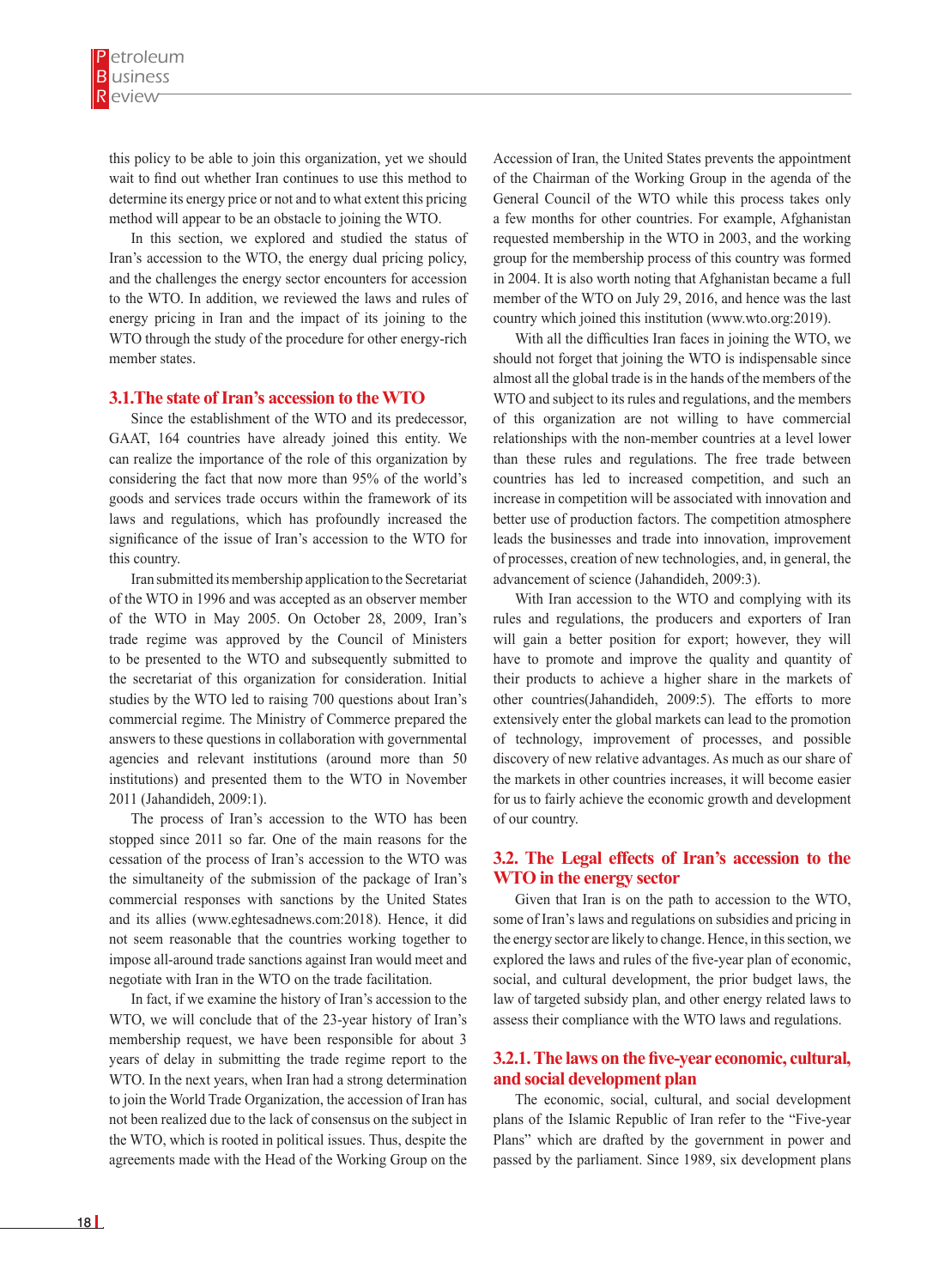have been approved, ratified, and implemented. In this section, the energy pricing sections were discussed considering the above laws.

The law on the first five-year economic, cultural, and social development plan of Iran dates back to 1989. The main objectives of the first plan include, but are not limited to, the following:

 Creating economic growth in order to increase per capita production, generating productive employment, and reducing economic dependency by emphasizing the self-sufficiency of agricultural strategic products and curbing the inflation;

• roviding the basic needs of the people;

 Determining and modifying the consumption patterns to specify the needs of humans and society in the course of material and spiritual growth and evolution by preserving human dignity and liberty;

 Organizing the spatial and geographic distribution of population and activities tailored to the relative advantages of each region with the exception of political and military considerations.

The topic of energy has been sporadically mentioned in the first plan of economic development. For example, in determining the overall country's policy, in paragraphs 2-4, the growth of capital and intermediary goods of the economy particularly agricultural inputs, water and soil, mineral and heavy industries, goods needed by the society community, energy provision, communication, development, research and technology aiming at replacing the imports are emphasized while giving priority to the maximum use of the available capacities.

Paragraphs 43, 44, and 45, respectively, have also referred to the following:

 Prioritizing the provision of gas for gas injection projects in order to prevent the crude oil loss and strongly avoid the recovery of gas cap of the oil reservoirs;

 Exploring and extracting gas from the reservoirs shared with neighboring countries, replacing the most amount of petroleum products and other energy-producing fuels with natural gas, and distributing gas respectively for the uses of power plants, industries, commercial and household purposes with the priority given to the country's high-consumption regions, cold regions, and nearby areas.

In addition, Sections 48 and 49 of Part 4 have also addressed the improvement in the utilization of the country's power industry facilities through the following measures:

 By increasing the utilization factor, load factor, and thermal efficiency of power plants and reducing energy losses in transmission and distribution networks;

 Policy making in the field of efficient use of energy and savings in fuel and energy by Ministries of Energy and Petroleum;

 Strictly observing the priorities of the energy sector (electricity, oil, and gas) by the Ministry of Industry and Commerce regarding the means and equipment of the energy consumers.

Regarding energy pricing, the main goal of the first development plan of Iran was to achieve the real prices by considering the livelihood conditions of low-income classes and observing the fair and justice. In order to support production and export, Paragraph 42 of Part 4 states that the pricing method of manufactured, imported, and exported products should be revised.

Also, Paragraph 5 of the general policies has referred to making changes in the policy of pricing commodity and services to gradually create equilibrium prices for the economic resources. According to Clause 5-1, the general principle in the case of public goods and services such as water, electricity, gas, liquid gas, kerosene, gasoline, gas oil, fuel oil, motor oil, telecommunications, and post is to move towards gradually providing the acceptable costs of the new and current capitals of the companies which manufacture/provide these goods and/ or services.

Despite the fact that the first development plan was set to reform the energy price structure, the post-war critical situation, the incidence of inflation, and the necessity to provide the minimum conditions for people's lives did not allow the realization of the first development plan objectives.

The second development plan covering a 4-year period between 1995 and 1999 has also addressed the issues of saving in energy consumption, improving the production and consumption policies, and increasing the utilization of energy resources in several notes. A single article of the development plan in Paragraph (b), Note 16, refers to the price of energy. According to the aforementioned note, in order to save on the consumption of oil products and to insure social justice, the prices of oil products should increase during the second plan, and the resulting effects have to be adequately offset. Paragraph (c) of the same note states that the increase in the price of water, gas, and electricity is subject to the increased consumption, so the rate of payment remains constant for the low-consumption customers, while it rises exponentially for the high-consumption subscribers.

In Note 21 of the single article of the second plan, in order to organize the pricing to allow monitoring and control, clarify the subsidies, and improve the competitiveness of domestic products compared with imported products, it was decided to cut all discounts, preferences, exemptions of customs duties, and commercial profits of companies such as National Iranian Gas Company, National Iranian Oil Company and affiliated companies, and National Iranian Petrochemical Company and its subsidiaries.

The third part of the single article of the second plan,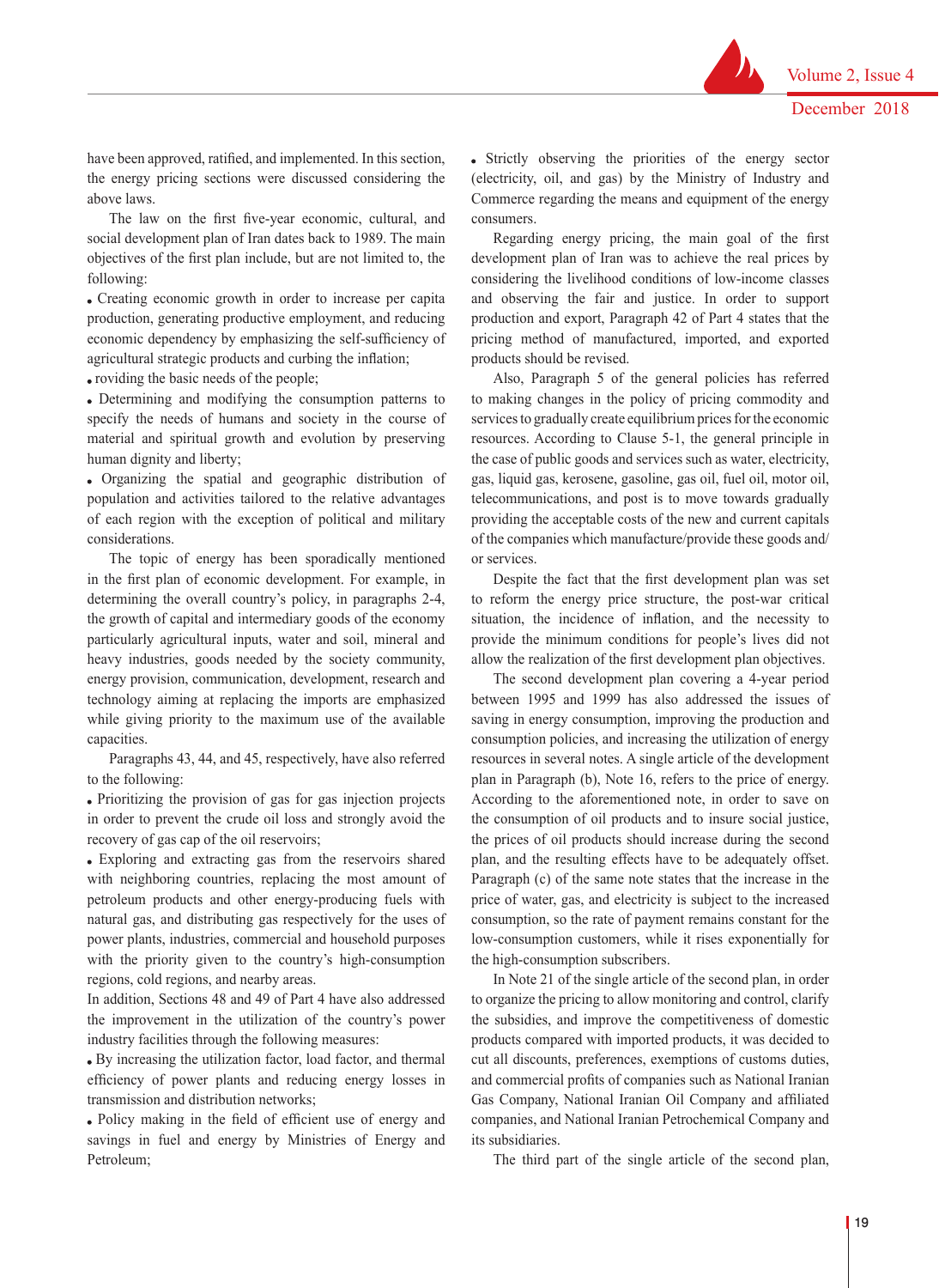which describes the government revenue policies, indicates that the tax exemptions granted to different sectors, fieldactivities, and institutions through price modifications, budget allocations, and reviewing the tax system based on the definition of income base should gradually be eliminated with the exception of the agricultural sector and its complementary industries.

In the eighth part, dedicated to pricing, although the correction of prices has been targeted, Paragraph 9 has addressed the coordination in support of producers, consumers, and exporters. The tasks of setting, coordinating, and controlling the prices are assigned to the Council of Economics. It is not clear, however, that how the support and protection of the producers, exporters, and consumers will be realized in the process of pricing.

The law on the third development plan was approved in April 2000 and was in force until 2004. Chapters 5, 7, and 15 of the law on this plan have covered the issues of subsidies, tax system and budget, and the energy respectively.

Article 33 of the third plan states that the policy-making and planning in the field of exploration, extraction, and production of crude oil and the refining of petroleum products and its main and minor products are in the state monopoly, and the government has the authority and is allowed to, within the framework of this law as well as the regulations which are prepared and issued by the Ministry of Oil within six months and will be approved by the Cabinet of Ministers, assign the implementation of activities related to the operations of refining, distribution, and transportation of petroleum products and its main and secondary products to the natural and legal persons in such a way that does not create monopoly in the nongovernmental sector and will not deprive the government authority of the sovereign affairs guarantee and the continuity of the provision of services. However, Paragraph (d) of Article 120 states that the government is obliged to set a bill and submit it to the Islamic Consultative Assembly for approval in order to modify and improve the structure of state-owned companies affiliated with the Ministries of Oil and Power in line with the implementation of the policy of reducing the state ownership and tenure and increasing the economic-technical efficiency of these companies by considering the royalty interest of oil and gas consumed domestically as the national capital during the first year of the third plan.

The list of the essential goods eligible for the subsidy provided in Paragraph (a), Article 46, of the third plan does not include energy. Nevertheless, Article 47 provides subsidies for agricultural inputs such as fertilizers and poisons; perhaps, this type of subsidy can be justified in the form of latent subsidy of the energy sector.

Article 52 also aims to support the production sector by proportioning the costs of electricity and gas and providing preferential rates.

Although one of the objectives of the third plan is to reduce the involvement and tenure of the government, Paragraph (d) of Article 121 has explicitly addressed the pricing of oil, gas, and electricity by the government, and Paragraph (c) of Article 122, determines the guaranteed price of power and electricity sector, which is considered to be a kind of subsidy.

The Law on the fourth five-year economic, cultural, and social development plan, approved for 2005 to 2009, approximately coincide with the regulating and formulating the targeted subsidy plan. According to Article 3 of the law of the fourth plan, the pricing of fuel oil, oil gas, and gasoline should be made based on the wholesale prices of the Persian Gulf. Furthermore, the price of natural gas was supposed to be set based on its lowest level price in the neighboring countries, and the kerosene and liquid gas would be supplied based on the subsidy-free prices for commercial and industrial uses. Under Article 22 of the aforementioned law, the price of compressed natural gas is set at a maximum of 40% of the price of gasoline. Article 26 also specifies the pricing of electricity, gas, water, and some commodities. Moreover, Paragraph (c) of Article 39 of the law restricts the pricing to the public and exclusive goods and services and essential goods.

However, in 2004, an amendment was added to Article 3 of the law, according to which the prices for the sales of products such as gasoline, gas oil, kerosene, fuel oil, gas, other oil products, electricity, and water, as well as the prices for services such as sewage service, telephone communications, and post service were fixed for the first year of the plan at the price set at the end of September 2004. It was also decided that, for the next years of the plan, the changes in prices would be proposed to the Parliament in bills along with its socioeconomic justification.

It is stated in Paragraph 4 of Article 21 of the fourth plan that, in order to create further value added and use gas resources in industrial and mineral development, the government is allowed to guarantee and provide up to 9 billion dollars to establish energy-consuming industries and industries with comparative advantages for export purposes complying with the ceilings approved by Article 13 of the Plan on the Settlement of Foreign Exchange Obligations of the country. In addition, Article 27 of the law of the fourth plan allows the government to provide preferential loans for the deprived areas for job-creation projects. The mentioned act is entitled to subsidize agricultural inputs such as fertilizers and poisons, allow the guaranteed purchase of agricultural crops, and provide low-cost electricity to the agricultural sector. It seems that the pricing policies of the act of the fourth plan are not in conflict with the WTO rules and are ultimately considered among the yellow-light or traceable subsidies.

The fifth development plan, which was approved for the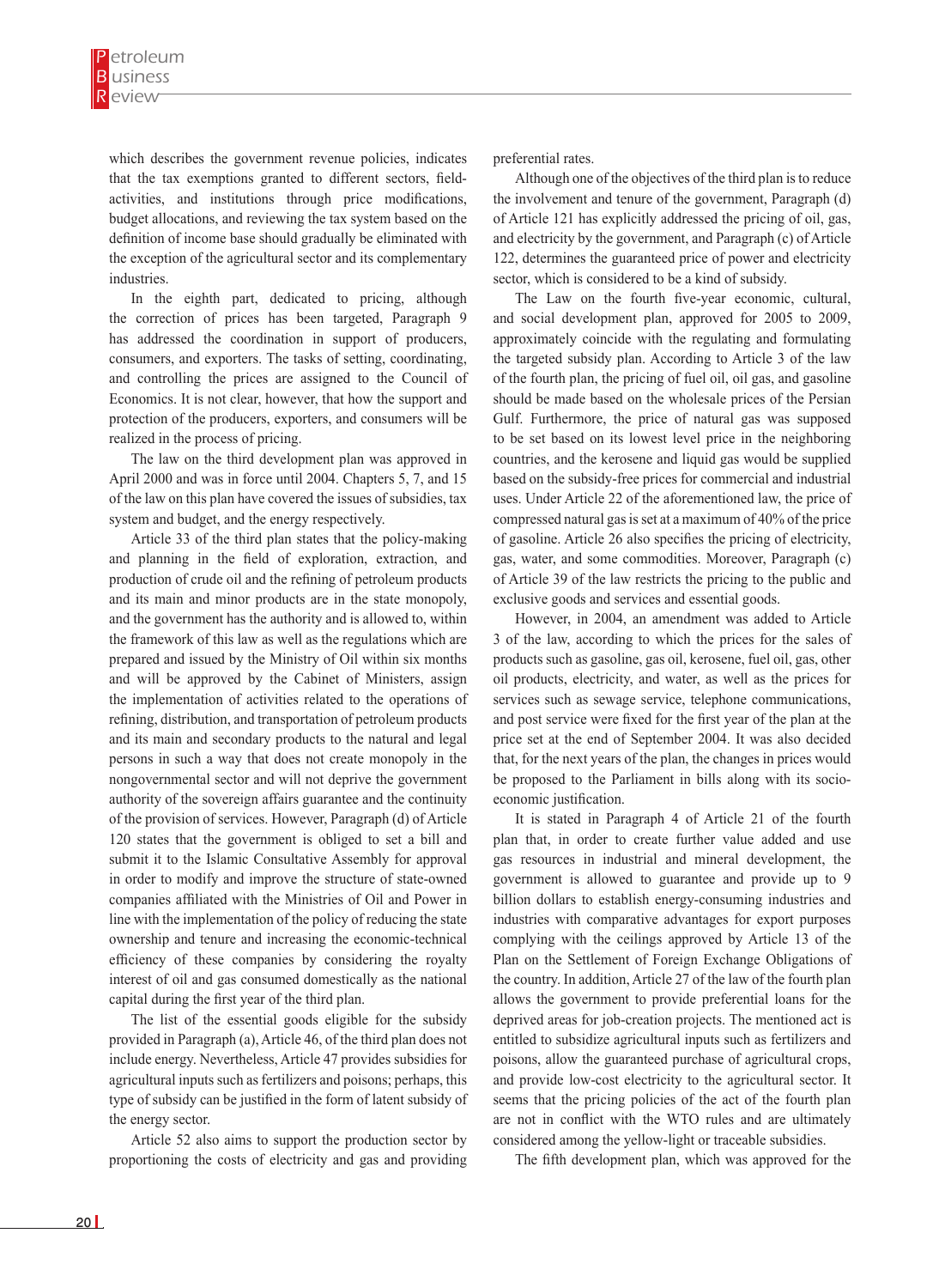years 2011 to 2015, has dedicated separate sections to oil, gas, electricity, and the clean energies.

The sixth plan was also approved for the years 2017 to 2021. This plan has also dealt with energy, industry, and mining in some sections. In the fifth plan, the government is obligated to supply energy at its full price and somehow reduce its subsidy. On the other hand, the government is required to pay the difference in cash to the relevant institutions, like the Ministry of Energy. However, due to the fall in oil prices and the prevailing economic conditions, the government has failed to accomplish this line item in the budget and pay the difference in cash.

In the sixth plan, Paragraph 3 (b) of Article 39 states that in order to insure transparency in exercising the law, the government is required to submit the revenues and payments related to the targeted subsidies plan law in a separate table containing the following items along with the budget of the years to the Islamic Consultative Assembly:

 The total revenues from implementing the targeted subsidies plan;

The related value added tax;

 The share of energy producing and energy distributing companies;

 The share of the Organization for Targeted Subsidies Plan in order to allocate cash and non-cash subsidies to the households and monetary helping to the health sector and support the production and employment through financing related to the implementation of the Law on the Modification of the Energy Consumption Model approved on 23 February, 2011 and the Law on Transportation Development and Fuel Consumption Management approved on September 12, 2007.

In the fifth and sixth plans, although the government is still involved in energy pricing and giving subsidies to this sector, the legislator emphasizes the finalized and full price of the energy and seeks to eliminate the gap between the domestic price and the global price.

It can be argued that the pricing policies of the law of fourth to sixth plans do not contradict the rules of the WTO and will eventually be regarded as traceable subsidies. However, despite the challenge of Saudi Arabia and Russia in joining the WTO regarding the energy dual prices, which have been considered by some hidden negotiating parties and the members to be removed, it is believed that Iran will face a serious challenge in this context. Nevertheless, it should be noted that Iran's energy sector subsidies are examples of general and permissible subsidies under the WTO regulations since they are paid horizontally to all sectors, and the condition for being specific and exclusive is excluded from it (Zare, 2009:94). However, as based on the provisions of Article 12 of the WTO agreement, the country applying for the accession to the WTO should join the organization in accordance with

the terms of the agreement between itself and the organization, and the current trend in energy pricing is unlikely at the time of accession and afterward.

### **3.2.2. The Targeted Subsidies Law (TSL)**

Iran's economy is moving from centralized planning to decentralized planning, and energy subsidies are one of the most fundamental discussions of this transition period. The importance of this point is further highlighted when we realize that the revenues from the sale of various forms of energy constitute more than 90% of the national income; on the other hand, huge amounts of the national budget are allocated and spent annually under the title of subsidies for various forms of energy (Naji and Sotoudeh, 2014:46). Hence, the removal of subsidies is of particular importance.

The Iranian Targeted Subsidies Law (TSL) containing 16 Articles and 16 Notes was passed on January 5, 2010. The law aims to gradually eliminate subsidies and bring the price of energy closer to the finished and global price. According to Paragraph 1 of Article 1 of TSL, the domestic sale prices of gasoline, diesel fuel, fuel oil, kerosene, liquefied petroleum gas, and other oil derivatives in terms of the quality of carriers and costs (including shipping, distribution, tax, and legal fees) should not be less than 90% of free on board (FOB) price in the Persian Gulf by the end of fifth five-year development plan. Furthermore, based on note of this Article the sale price of crude oil and condensate to domestic refineries is determined to be 95% of the price of delivery in the Persian Gulf (FOB price), and the purchase price of the products is determined by the mentioned price. Based on Paragraph 3 of Article 1, the average domestic sale price of electricity should gradually be set to be equivalent to the finished price by the end of Iran's fifth five-year development plan. Nevertheless, according to Note 1 of Article 1, the government is still allowed to apply preferential prices to electricity and natural gas in terms of geographical areas.

Although the main goals of TSL include reforming the economic structure of Iran in low-cost fuel, reducing government interference in pricing, and making the prices transparent, adopting such a policy regarding subsidy does not match the government's interventionist policies in areas such as trade or monopoly conditions in some Iranian industries. For example, pricing or other interventions should be reduced in conditions where government intervention and imposition of high tariffs make people buy a domestic car with an average gasoline consumption rate twice as large as the global level (www.ayaronline.ir:2019).

In the TSL, there is no possibility of price discrimination and step-up pricing for some government goods and services such as electricity, gas, and gasoline given the smart fuel system which can identify each subscriber's consumption rate. In other words,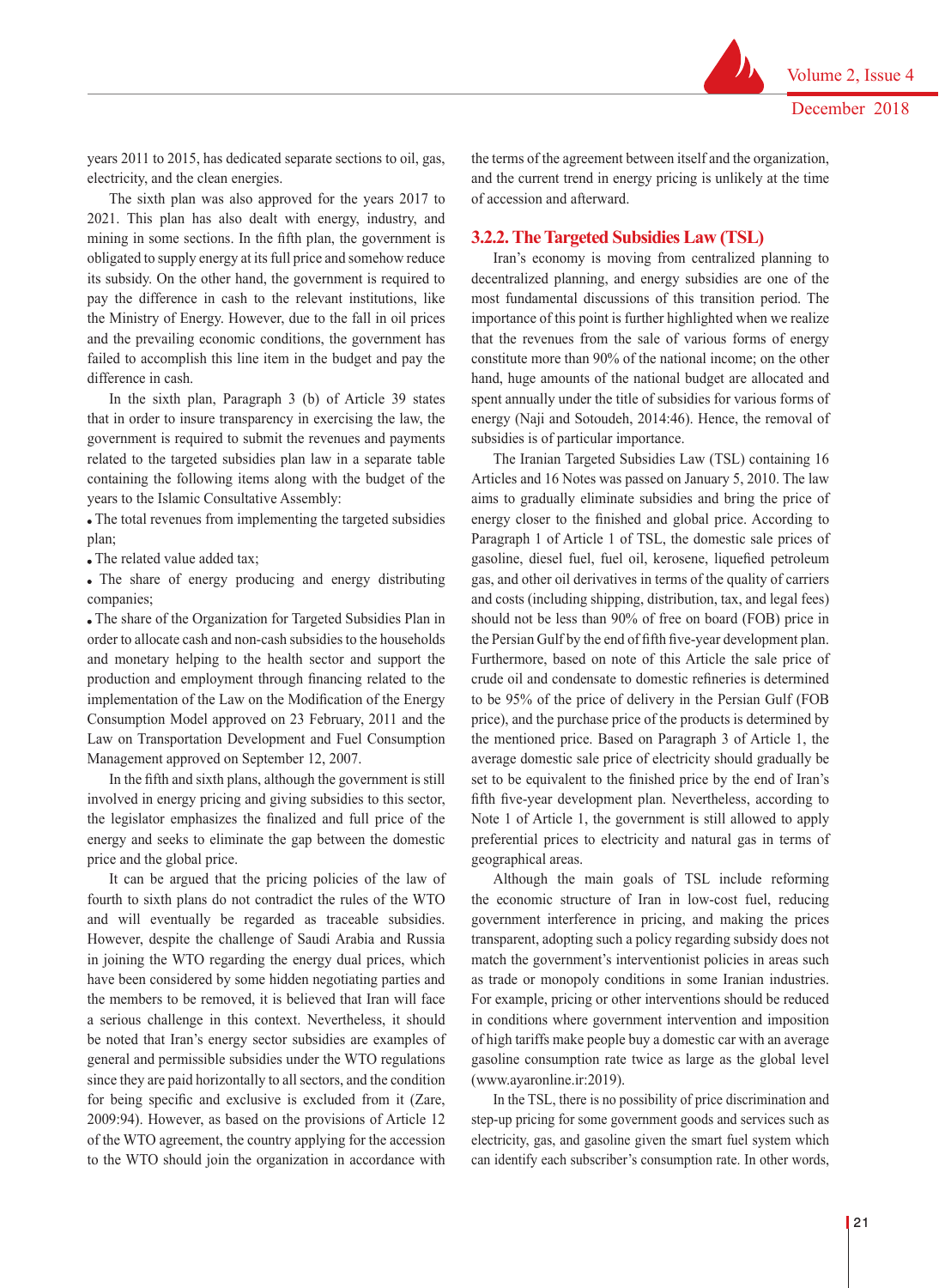different prices can be obtained from different groups depending on their consumption. However, this initiative (using different and more efficient policies for energy carriers) is not explicitly stated in the case of energy carriers subject to the TSL, and a common decision has been made for all types of energy carriers. It should, however, be noted that Iran is still one of the largest subsidizing countries for fossil fuel in the world despite its efforts to eliminate energy subsidies in various steps, align the domestic energy prices with the global ones, and eliminate the dual pricing policy (www.old.alef.ir:2019). However, a study into the direct effects of the increased prices of energy carriers in various sectors shows that this increase should occur gradually, more gently, and uniformly, and this policy should be implemented simultaneously with a non-price policy (Naji & Sotoudeh, 2014:52), otherwise it may lead to the bankruptcy of industries or manufacturers' leaving the industry sector.

## **3.3. A Comparison of Energy Dual Pricing Policies of the WTO's Members**

It is well known that the exporting and energy-rich countries were not significantly present in the WTO until a few years ago, which led to the adoption of trade policies which sometimes harmed these countries and deprived them of the economic benefits of their energy resources. Concurrent with the membership request of the largest energy-rich countries such as Saudi Arabia, Oman, and Russia, the energy pricing policies of these countries were strongly opposed by the WTO members.

When Saudi Arabia acceded to the WTO in 2005, its policy on energy dual pricing was criticized by the energy importing countries. Therefore, Saudi Arabia faced intense pressure at the time of its accession to the WTO to undertake specific commitments on dual pricing and was ultimately forced to eliminate the dual price of natural gas liquid (WT/ ACC/SAU/61,Para:26) . Some members of the WTO have argued that the low price of natural gas liquid (NGL) causes Saudi producers to benefit from the subsidy, which raises concerns (Mathur, 2014:33). The Saudi Arabia counter-argued that the domestic sale price of NGLs was based on long-term contracts negotiated between producers and consumers and set in accordance with international market prices adjusted downwards for commercial and cost-based considerations. The domestic price of NGLs, while lower than the export price, insured the full recovery of production costs and a reasonable profit even after the downward adjustment. NGL prices for export markets reflected higher export costs on transportation, infrastructure, marketing, etc. The Saudi Arabia also provided assurances that NGLs were available on a non-discriminatory basis to all users in Saudi Arabia, whether Saudis or foreigners (Mathur & Mann, 2014:77). However, in Resolution No. 68 of the Saudi Council of Ministers on November 25, 1995,

the representatives of the government acknowledged national industries in Saudi Arabia using liquid gases (butane, propane, and natural gasoline) a 30% discount of the lowest international price obtained by the exporting country in any quarterly period from any overseas consumer (United States International Trade Commission,1999:16). A prototype of such preferential pricing is methyl tert-butyl ether (MTBE), which is produced from methanol. In an anti-dumping petition filed by the US producers of ethanol as a product competing with MTBE, it was claimed that the dual pricing system subsidized MTBE through low-cost provision of the raw material, i.e. natural gas and methanol, to refiners in Saudi Arabia; therefore, the US ethanol industry suffered material injury. The European Union had raised concerns that this practice was indirectly affecting the EU petrochemical industry. For this reason, dual pricing was discussed in the EU-Saudi Arabia bilateral market access negotiations. The negotiations, however, failed in August 2005; the EU surprisingly abandoned its efforts, and the agreement on Saudi Arabia's accession to the WTO was signed (Nedumpara, 2014:33).

Many experts believe that the Saudi Arabia actions do not violate the WTO subsidy agreement and compensatory actions of the WTO. Under the agreement on subsidies and countervailing measures, a measure can be considered a subsidized measure if a) financial assistance is provided by the government or government authorities in the territory of a member; b) it is followed by an advantage for the member; and c) it has a specific aspect. Moreover, in order to cope with the subsidies granted by a government, the subsidies must be among the prohibited or at least actionable subsidies. To this end, Appendix 1 to the agreement on subsidies and countervailing measures has necessitated three conditions in order for government assistance to its domestic customers to be considered specific and prohibited subsidies as follows:

 A government or its affiliated institutions should consider more favorable conditions for domestic goods or imported goods used in the manufacture and export of another product. Favorable conditions shall apply only to this product and shall not include goods which can compete with this product or similar products.

 Favorable conditions should create a benefit that results in discrimination provided that both domestic and imported goods are available without any restriction and the only criterion for preferring one over the other is commercial considerations such as lower price.

It should be noted, however, that the terms set out in the agreement and its annex only apply to exported goods and do not include goods produced for domestic use. Nevertheless, in Saudi Arabia, the costs the government receives for raw materials used in petrochemicals are less than those received for domestic consumption. The agreement also considers subsidies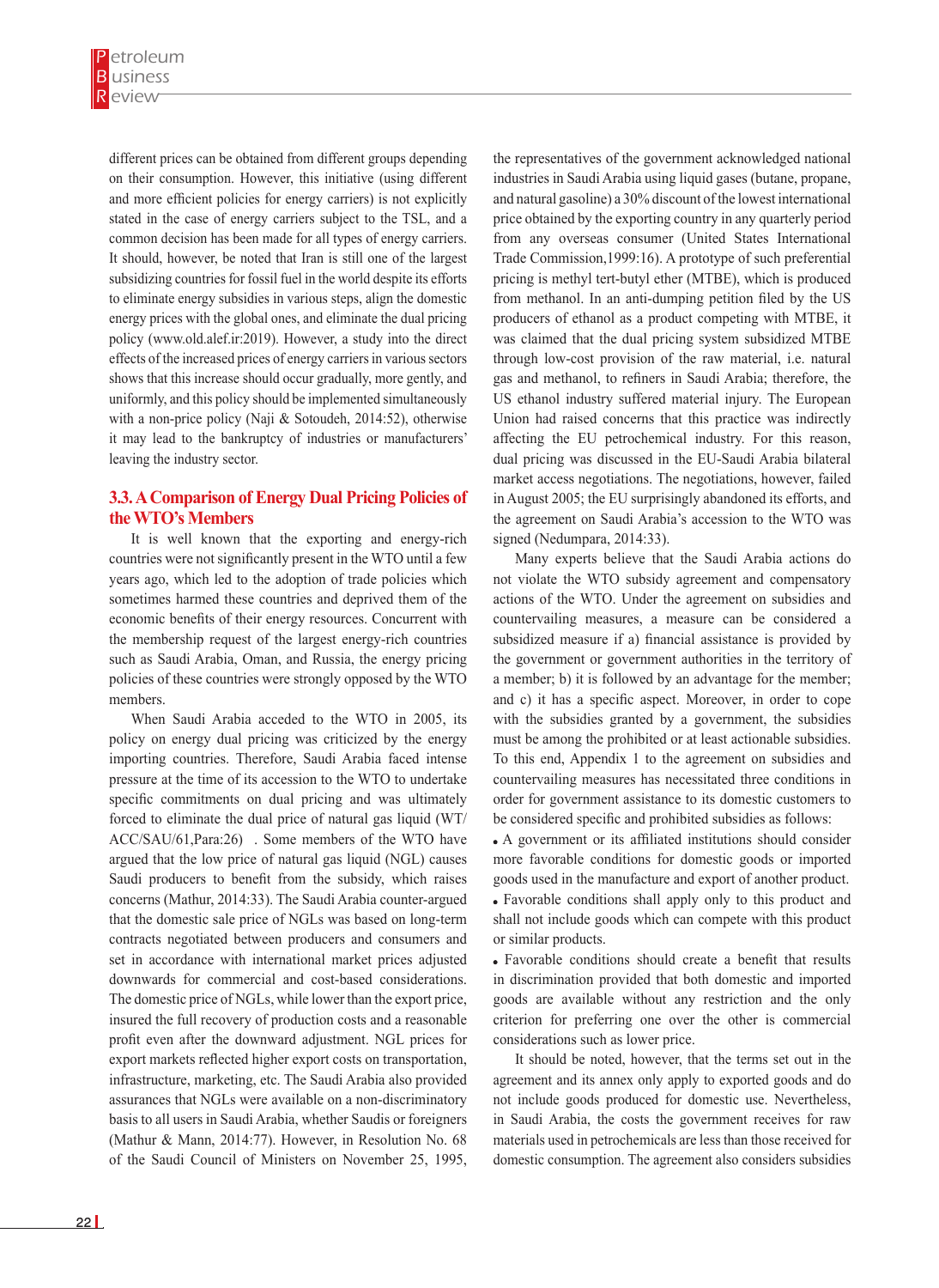Volume 2, Issue 4 December 2018

to be prohibited when they are "specific," while raw materials are provided at a lower price to all companies operating in the Saudi petrochemical sector rather than to a specific company or industry. According to Article 2 of the agreement on subsidies and countervailing measures, a subsidy shall not be considered a specific subsidy if it is provided to consumers regardless of their specific criteria and conditions. Another specific condition for subsidy is its allocation to a limited number of companies, the benefit of particular firms, or its unequal allocation to certain companies considering their variety of economic activities. The agreement on the rules of determining specific companies appears to be ambiguous and has created a clear restriction on the use of subsidies for this type of companies, which is because any particular industry uses its own primary resources, and thus granting any kind of subsidy to that industry may be considered "specific." Special conditions such as proof of damage and serious harm to the industries of other countries are also needed for the actionability of Saudi domestic subsidies to domestic manufacturers. Proof of serious injury itself needs meticulous case-by-case evaluations (Mathur,2014:77). Therefore, it is difficult to prove that dual pricing in Saudi Arabia is considered a subsidy and violates the WTO agreement on subsidies and countervailing measures.

However, Saudi Arabia's accession negotiations concerning dual pricing created two precedents for other WTO members. First, governments also have to consider the costs of energy products recycling, and, second, natural raw materials have to be made available to consumers in a nondiscriminatory way regardless of their nationality so that it cannot be considered a subsidy.

After Saudi Arabia, the issue of dual energy pricing was raised again when the Russian Federal Government acceded to the WTO. The price of feedstock is determined by Russia at a level that could not be maintained if it was otherwise exposed to market forces. For example, in the case of Russia, the gas and electricity sectors are controlled by the state (WT/ACC/RUS/70) (WT/MIN (11)/20). Although these sectors are privatized, the majority of shares in energy companies such as Gazprom and RAO UES belong to the government. Prices for gas and electricity are set by Federal Tariff Service (FTS) and the Regional Energy Commission (REC). FTS is empowered to regulate the upper bounds for wholesale prices of electricity and gas (Nedumpara,2014:32). Several members of WTO raised concerns on dual pricing since Russia charges lower prices for natural gas devoted to domestic consumption than to export. According to reports, differentiated wholesale prices are set by the Russian Federal Agency, and this differentiation is controlled on the basis of numerous legislative and administrative acts (Ibid). It is further reinforced with a special export tax on gas exports which is implemented alongside. During Russia's accession

negotiations, the European Union (EU) maintained its position that the domestic energy prices in Russia were much lower than the world prices, which prejudiced the EU producers. The EU also contended that the Russian government had a monopoly over the energy industries and that it imposed very high export taxes to support a domestic price of gas at a level below the market price. Russia, on the other hand, maintained that (a) this practice was not undertaken to support domestic markets and (b) that it is impossible for Russia to move to world energy prices in a single day (Belyi, 2012). Russia also stated that its energy pricing was not a subsidy as defined in the agreement on subsidies and countervailing measures (SCM) or any other provisions of other covered WTO agreements. Russia also relied upon a World Bank study that enlisted the merits of dual pricing of Russian natural gas. According to the World Bank study, Russia would lose an amount anywhere between 5 and 7 billion dollars per year if it were to eliminate this practice and unify the price of feedstock (Nedumpara, 2014:33). However, Russia undertook to reform its gas pricing laws and develop market pricing principles so that there would be the same price of gas in the domestic and global markets.

Dual pricing was also discussed when Oman acceded to the WTO (WT/ACC/OMN/26, Para: 22-23). Despite being an energy major, the government set maximum prices for petroleum and electricity. Prices for petroleum were set above world market price levels, while electricity was subsidized. Local petroleum prices had been increased for "fiscal reasons" and "to encourage more rational use of petroleum products." Electricity tariffs were differentiated for "social reasons" and "to encourage the development of infant industries" (Mathur & Mann, 2014:78). However, Oman confirmed that it would eliminate the prohibition on importation of petroleum products upon accession (WT/ACC/OMN/26, Para: 52 & 57).

#### **4. Conclusions**

Price is one of the key elements in economics and commercial activities, and pricing and price control policies are among the topics of interest in developed and developing countries. In other words, pricing is one of the most important tools of development for any country.

The government's intervention in pricing as a policy to support the domestic market, gain greater share in international trade, and support its producers and consumers had both positive and negative effects. Some economists believe that this intervention is an appropriate policy in most developing countries where domestic manufacturers are unable to compete with foreign ones and cannot gain profit in world markets. In addition, the domestic economy of such countries generally suffers from inflationary conditions, and ordinary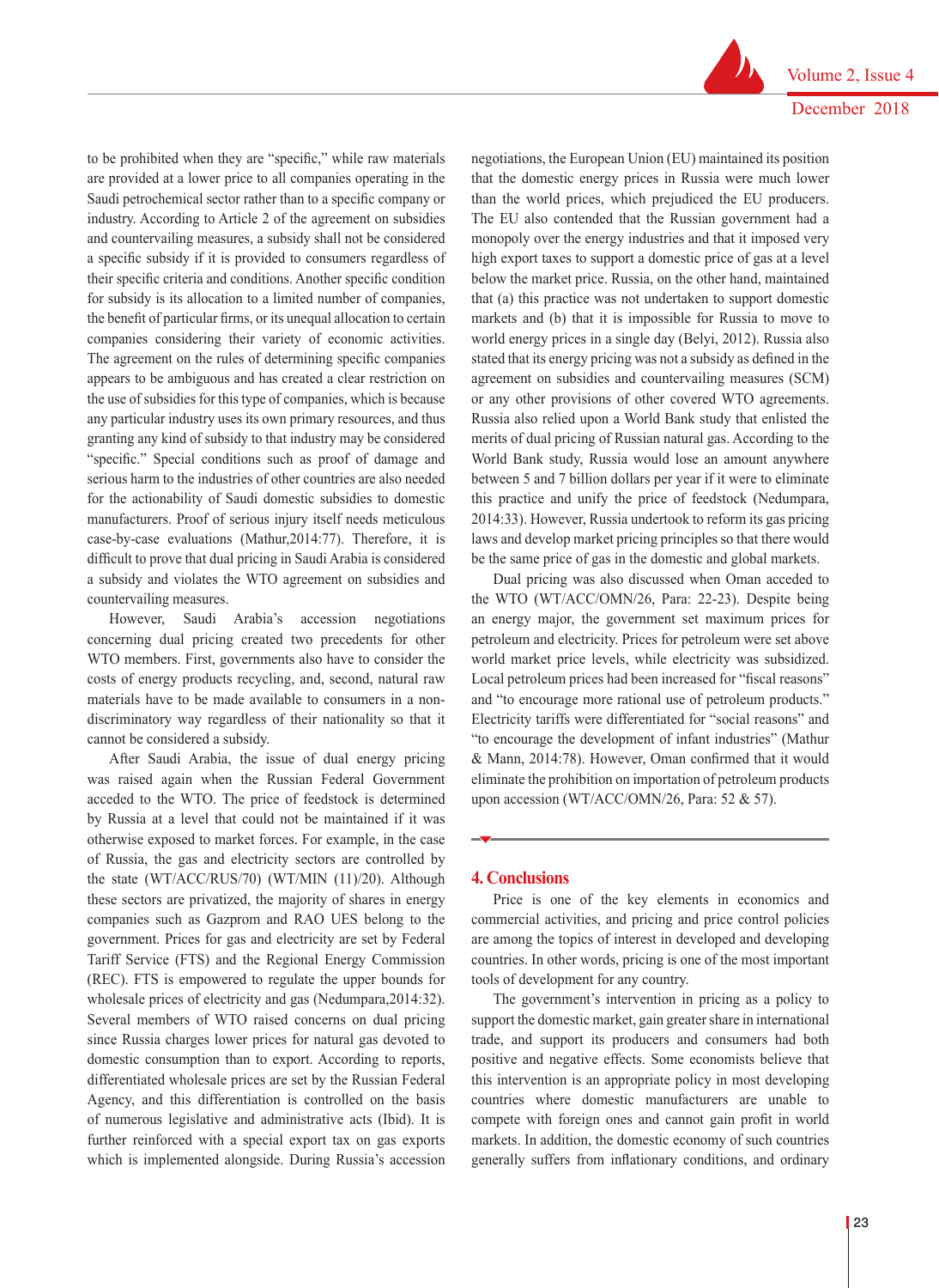people do not have the purchasing power. Therefore, the government needs to support the low-income groups through its intervention in pricing. Some others argue that government intervention in the pricing of goods and services disturbs the market and leads to unfair competition.

One of the most contested aspects of pricing in recent years has been the issue of dual pricing by governments. To present it more clearly, governments create more favorable situations for their manufacturers and consumers by providing prices lower than the world price for them. What has caused conflicts in international trade is the dual pricing for important commodities such as energy because all countries depend on energy for their national and international development. This has caused complete dependency of global and domestic productions on energy in a such way that countries will cease to operate without access to energy.

Developed countries, which are also importers of energy, regularly object to the dual pricing policies of developing countries. For countries like the USA and the European Union, setting lower prices for energy and raw materials are considered a kind of subsidy, which disturbs market equilibrium. This is why these governments decided to pursue their protests through the most important international trade organization, namely, the WTO.

As a matter of fact, most countries, including energy importers and exporters, are members of the WTO, through which about 95% of the international trade is carried out. However, the WTO has not specifically addressed energy trade and related issues such as dual pricing, which may be owing to the absence or unwillingness of energy-rich countries at the time of the establishment of the WTO and GATT. Therefore, in the event of a dispute over energy trade, we will have to refer to the general rules and current agreements of the WTO. The rules of this organization regarding the mechanism of maximum price control or state-owned companies are inadequate to counter the dual pricing policy. Other agreements of this organization, such as Paragraph 9 of Article 3 of the Agreement on Subsidies and Countervailing Measures, do not merely include obligations to limit governments in setting dual pricing. Therefore, the current rules of the WTO do not oppose dual pricing.

Claiming that determining prices lower than the world price for energy has an impact such as subsidies for energy, energy importing countries rely on the WTO Agreement on Subsidies and Countervailing Measures in order to countervail their own damages. The important point is that considering a price below the actual price of energy and granting subsidies to manufacturers is not consistent with the concept of subsidy mentioned in the agreement. In other words, in order to cope with government subsidies, these subsidies must be specific and be among the prohibited or at least actionable subsidies. However, a study of the accession negotiations of the energy-rich countries shows that the subsidies granted by these governments are distributed equally across all manufacturing units. For example, Russia or Saudi Arabia subsidize all manufacturers, regardless of their activity type and nationality. However, they had to abandon their pricing policy in order to accede to the WTO. These measures appear to be rooted in political issues rather than commercial considerations because, despite the WTO disagreement with dual pricing, its members relied on extra-organizational obligations to make the energyrich countries gradually or suddenly eliminate dual energy pricing.

Iran, as one of the largest energy-rich countries, has been acceding to the WTO for more than 20 years, and is now one of its observer members. Iran is also one of the largest subsidy providers. By intervening energy pricing, this country supports its manufacturers and indirectly enhances their competitive power in global markets. Therefore, one of the most important commitments of Iran for the accession to the WTO is to reform its energy pricing policy and eliminate the considerable subsidies it pays for its petrochemical products (Jensen & Tarr, 2002:3-8).

An investigation into the patterns of energy-rich countries in the WTO demonstrates that if Iran joins this organization, it will have to reform its laws and regulations. It is important to note, however, that Iran has adopted laws such as the five-year development plans and the TSL to reduce its intervention in price setting and subsidy granting, and these actions show the efforts of Iran to align its trade laws with the WTO standards (Kojima, 2009: 43-44). Nonetheless, the price of energy carriers in Iran is still far from the actual price of energy in the world.

Despite the legal vacuum and the silence of the WTO agreements on dual pricing, governments are required to turn the prices of energy carriers into actual prices and to avoid granting subsidies to this sector because although subsidies enhance the competitive power of manufacturers and their share in world markets in the short run, this artificial price reduction will have numerous adverse effects on the trade and economy of governments.

#### **References**

Agreement on Subsidies and Countervailing Measures. (1995).

Anti-Dumping Agreement. (1995).

Bastannejad, Hossein & Nili, Farhad. (2005); Policy goals for pricing the forms of energy in Iran's economy, Economic